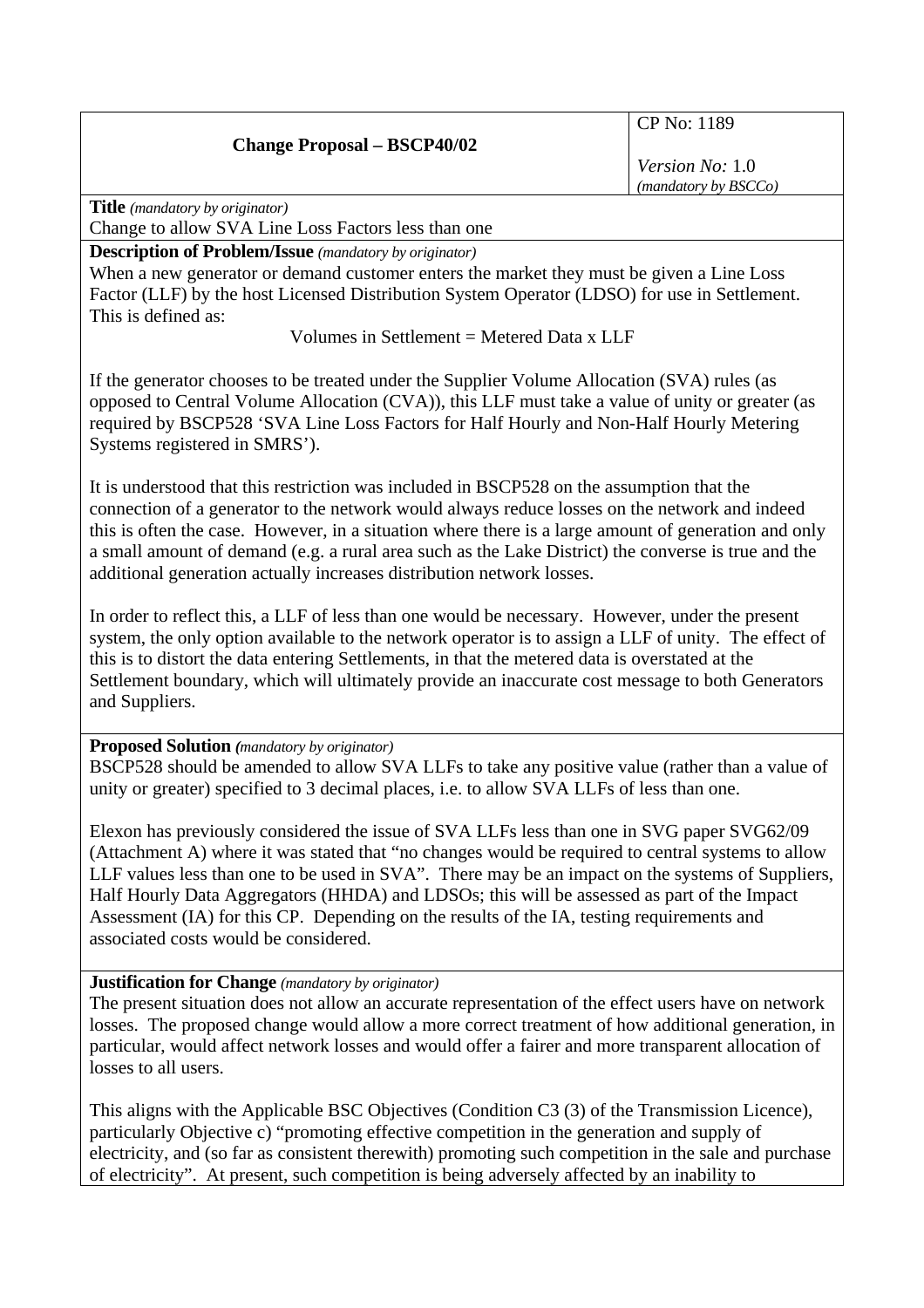accurately allocate losses to users. The proposed amendment would promote effective competition through the accurate interpretation of factors that drive costs; in this case network losses.

Not implementing this proposal would lead to an adverse effect on LDSOs insofar as the way in which the losses incentive scheme operates means that the LDSO would lose potential allowed revenue on an artificial basis. A further consequence of not implementing this change is that a true reflection of the impact that some users have on losses will not be obtained and this will distort their competitive position. An internal assessment has revealed no major impacts and the cost of implementing this change to internal systems and processes would be minimal.

**To which section of the Code does the CP relate, and does the CP facilitate the current provisions of the Code?** *(mandatory by originator)*  Section S: Supplier Volume Allocation

# **Estimated Implementation Costs** *(mandatory by BSCCo)*

6 Man Days effort (£1,320) (Testing; CSD document changes and review; internal documentation amendment).

The SVA Agent (SVAA) may incur testing costs, depending on the results of the participant impact assessment. As LLFC values less than unity have not previously been used in Settlement it may prove beneficial to carry out end-to-end testing to ensure data is processed correctly by participants and successfully loaded into SVAA for volume allocation. The SVAA would incur costs for its aspects of testing. These costs can be estimated once impact assessments have been received from those participants identified as potentially impacted (i.e. Suppliers, HHDAs and LDSOs) and ELEXON has determined whether end-to-end testing is justified, and if so has defined the scope of such testing.

### **Configurable Items Affected by Proposed Solution(s)** *(mandatory by originator)*

BSCP528, section 1.3 'Use of the Procedure' (page 8) – wording would be changed to reflect that SVA LLFs must be greater than zero rather than greater than unity, and to explain the situation where LLFs of less than one may be appropriate (as described in SVG62/09), as described below.

## **BSCP528: 1.3 Use of the Procedure**

- iv SVA LLFs must always be submitted as positive scaling factors to three decimal places with a value of Unity or greater than zero (e.g.  $+1.005, +0.997$  etc). It is envisaged that SVA LLFs less than unity would be applied either:
	- to a generation customer, where its introduction onto the system causes an increase in the total electrical losses on the distribution network; or
	- to a demand customer, where its introduction onto the system causes a reduction in the total electrical losses on the distribution network. In either case, these circumstances could arise in areas of the distribution network where the total quantity of local generation exceeds the local demand.

Aggregated Supplier Line Loss is calculated by multiplying consumption by  $(LLF - 1)$ ; an LLF value less than one would therefore result in a negative Aggregated Supplier Line Loss Value. The SVA Data Catalogue Volume 2: Data Catalogue Appendix A, 'Aggregated Supplier Line Loss', would therefore need to be amended as follows, to permit negative Aggregated Supplier Line Loss values:

**Valid Set:** Any within the constraints of the format greater than or equal to zero